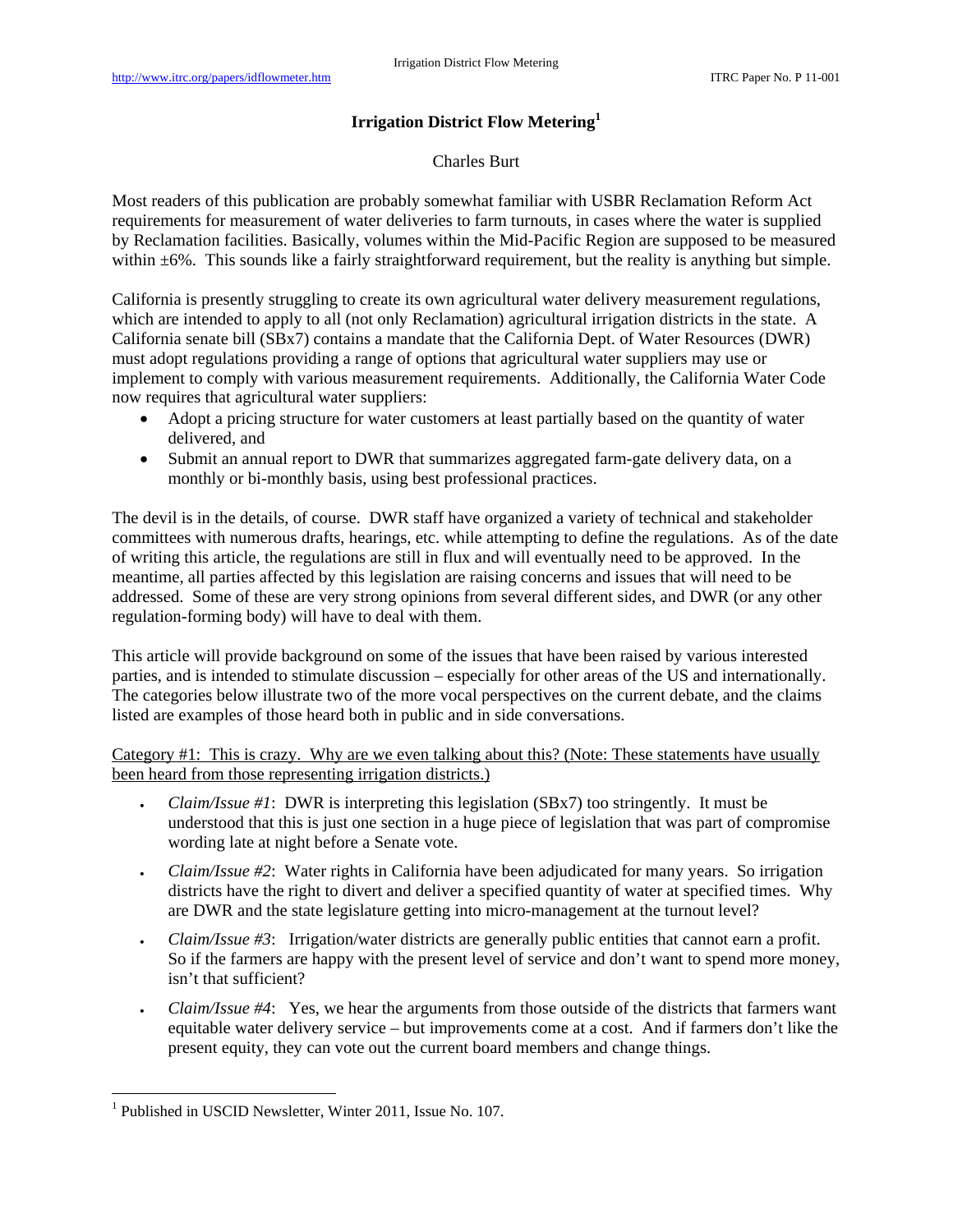- *Claim/Issue #5*: OK so the state senators voted for improvement. But who's going to pay for this? "Best professional practice" incorporates the concept of economic justification. And since farmers are reasonably intelligent, don't you think that they would already have better flow measurement if they were convinced it was economically justifiable?
- *Claim/Issue #6*: This legislation makes no sense from a water conservation standpoint. We know that there is serious groundwater overdraft in the San Joaquin Valley, and there is no live river leaving the southern part of the San Joaquin Valley. So any "wasted water" (with the exception of some local salt sink destinations) is merely recirculated. If one irrigation district wants to waste its water, it's just to the benefit of neighbors. It is similar in the Sacramento Valley, where water just recirculates – typically on the surface. Yes, the Imperial Valley is different hydrologically. But they have San Diego to pay for new turnouts – while others don't have that luxury.
- *Claim/Issue #7*: More recently constructed irrigation districts have pressurized pipeline deliveries, with standard propeller meters built into the turnout designs. But the older districts – often with low-value crops – have open delivery systems with dirty water, minimal head at the turnouts, and widely varying flows at different times of the year (especially with rice). These older districts have substantial financial and technical challenges.
- *Claim/Issue #8*: There are some irrigation districts that are right on the verge of going bankrupt. Requiring that they fork out a huge sum of money for this will certainly ruin them.
- *Claim/Issue #9*: Many irrigation districts in California must recharge the groundwater during wet years, and that groundwater is subsequently pumped during dry years. Why do we care how much is delivered to an individual field if the objective during wet years is to recharge the regional groundwater as much as possible?
- *Claim/Issue #10*: This completely misses the point. The water rights are held by the districts, not by the farmers. So the only important measurement is at the entry point to the district – not at individual field turnouts.

Category #2 – This legislation is definitely the first step in the "right" direction. (Note: This category of statements usually comes from persons who are not agricultural water suppliers.)

- *Claim/Issue #1*: It is commonly known that agriculture uses and wastes a huge amount of water. Until there is verification and accountability, we will never get out of the water shortage situation.
- *Claim/Issue #2*: Water rights to irrigation districts are superseded by the "Public Trust Doctrine", which clearly states that water rights are only held in trust for the public good. And if irrigation wastes water, that is not for the public good.
- *Claim/Issue #3*: Even if the water wasted by agriculture isn't huge on a basin-wide basis, the lack of good control and measurement causes a host of other negative consequences such as excess river diversions, leaching of fertilizers due to excessive field-level irrigations, and excess pumping and energy consumption. And until there is good control and measurement, the agricultural community will never seriously attempt to solve those problems.
- *Claim/Issue #4*: We know that for regional planning and control of water resources, it's important to know exactly how much water goes where, and when. How we will collect that information, and how it will be used, can be discussed at a later date.
- *Claim/Issue #5*: Agriculture is, in the end, not as important as the environment, wildlife refuges, etc. And the legislation is one important step in ensuring that those areas will get that water.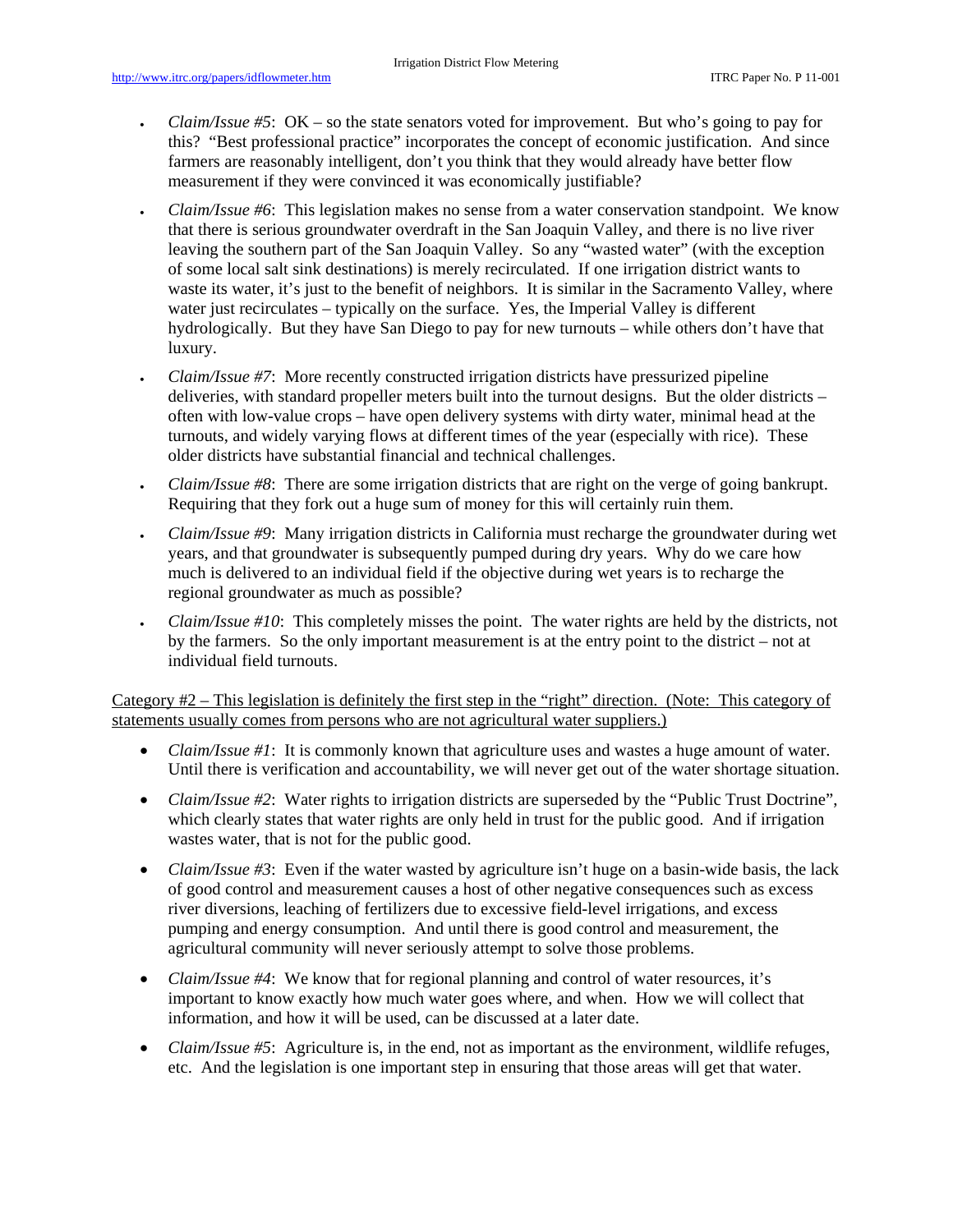The first meetings are typically filled with Category #1 and Category #2 statements or thoughts. Whether they are verbalized or not is almost beside the point – they control the atmosphere of first meetings.

The next step in the process is the understanding by everyone that:

- The legislation has already been approved. So the only choice is to try to craft regulations that make sense.
- The technical situation is not simple.
- Unless the regulations are reasonable, they will either be ignored or taken to court.
- Whether correct or not, arguing over the issues listed above will not lead to any sort of positive solution.

Once people (at least most of them) have reached this understanding, there are a variety details that must be addressed. They include:

- *Verification.* There is no state budget that accompanies the legislation. Therefore, DWR will not likely have the funds to provide extensive verification of compliance. So are there ways to craft the regulations so compliance is relatively easy to verify?
- *Overlap.* USBR already has its rules under the Reclamation Reform Act. Should those rules be sufficient for Reclamation districts, and other rules apply to all others? Or are Reclamation rules insufficient? Or too restrictive?
- *Well water.* The legislation dealt with surface water deliveries to irrigation districts. But how can other details such as internal irrigation district recirculation of drainage water, and internal well pumping into canals, be handled?
- *Size.* Should regulations be applied differently to small districts, as opposed to larger districts?
- *Community Ditches.* Some irrigation districts in California have a main conveyance and delivery system, but the deliveries to many of the individual fields is through community ditches or pipelines. The public irrigation districts have no authority in those areas. Should the delivery to the head of a community ditch be considered the "turnout"?
- *Aggregated deliveries.* Some irrigation districts have procedures in which they measure the delivery to the head of a lateral and then "properly" distribute water to individual field turnouts. Or perhaps in reality, the farmers handle those distributions. Shouldn't this be considered to be the same as a delivery to a community ditch? How far back to the source can this "hand-off" point be moved?
- *Implementation timeline*. How should progress be measured, and on what timeline? Five years? Twenty years?

Finally, there are the technical details. The first thing to realize is that most of the people around the table do not share a common technical understanding of flow measurement. Many people do not know what typical turnouts look like, how flow is measured, what turnout designs are available, and what the difference is between flow measurement and volumetric measurement. Yet knowledge of those details is crucial for developing good regulations.

This lack of a good technical understanding is even present among some of the people who have the intention of representing the interests of the agricultural irrigation districts. For example, a "long crested weir" was proposed as a good flow measurement device and remained on the list of options for several technical meetings. A long crested weir is a device used for water level control, it is located in the canal itself (rather than being a turnout device), and would be an absolutely horrible flow measurement device because the whole idea behind it is to have a relatively small change in head with a large change in flow.